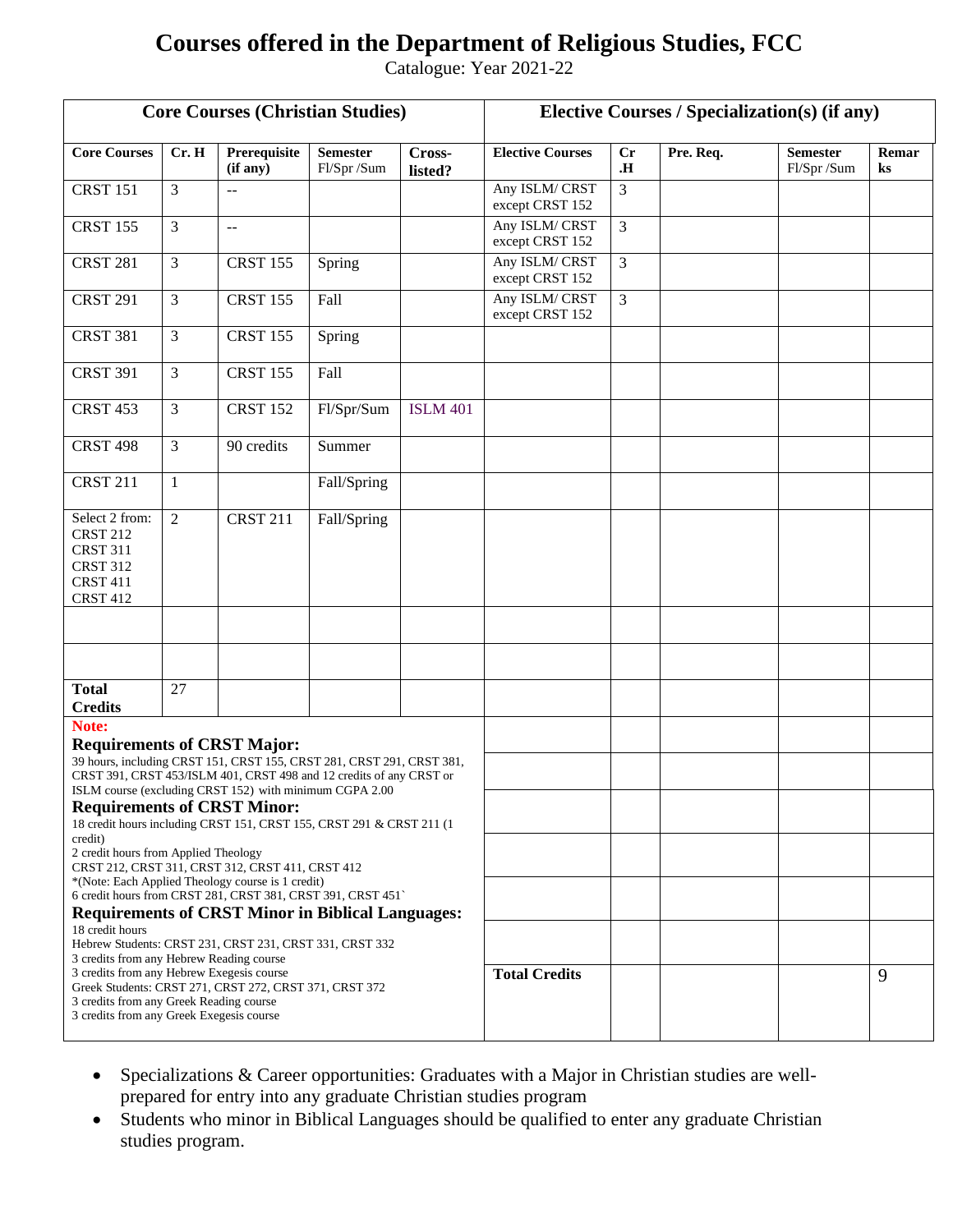| Road Map for Christian Studies Major                                    |                            |                       |                                        |                |                                        |  |  |  |  |  |  |  |
|-------------------------------------------------------------------------|----------------------------|-----------------------|----------------------------------------|----------------|----------------------------------------|--|--|--|--|--|--|--|
| Course                                                                  | <b>Credit</b>              | <b>Remarks/Status</b> | Course                                 | <b>Credit</b>  | <b>Remarks/Status</b>                  |  |  |  |  |  |  |  |
|                                                                         | Hr                         |                       |                                        | Hr             |                                        |  |  |  |  |  |  |  |
| <b>Freshmen</b> year                                                    |                            |                       |                                        |                |                                        |  |  |  |  |  |  |  |
| Spring 2022. $(2nd$ Semester)<br>Fall $2021$ (1 <sup>st</sup> Semester) |                            |                       |                                        |                |                                        |  |  |  |  |  |  |  |
| <b>*UNIV100</b>                                                         | 3                          |                       | <b>WRCM 102</b>                        | 3              |                                        |  |  |  |  |  |  |  |
| <b>*CRST 152</b>                                                        | 3                          |                       | <b>PKST 101</b>                        |                |                                        |  |  |  |  |  |  |  |
| <b>*CRST 151</b>                                                        | 3                          |                       | Gen Ed Soc/Behav                       |                |                                        |  |  |  |  |  |  |  |
| <b>WRCM 101</b>                                                         | 3                          |                       | Elective                               |                |                                        |  |  |  |  |  |  |  |
| <b>Urdu 101</b>                                                         | 3                          |                       | <b>CRST 155</b>                        | $\overline{3}$ |                                        |  |  |  |  |  |  |  |
| Sophomore year                                                          |                            |                       |                                        |                |                                        |  |  |  |  |  |  |  |
| Fall $2022(3rd$ Semester)<br>Spring 2023<br>$(4th$ Semester)            |                            |                       |                                        |                |                                        |  |  |  |  |  |  |  |
| <b>CRST 291</b>                                                         | 3                          |                       | <b>CRST 281</b>                        | 3              |                                        |  |  |  |  |  |  |  |
| Any Elective                                                            | 3                          |                       | Elective                               | 3              |                                        |  |  |  |  |  |  |  |
| Gen.Edu.                                                                | $\overline{3}$             | Gen Ed Soc/Behav      |                                        | 3              |                                        |  |  |  |  |  |  |  |
| <b>Humanities</b>                                                       |                            |                       |                                        |                |                                        |  |  |  |  |  |  |  |
| <b>Gen Ed Science</b>                                                   | $\overline{4}$             |                       | <b>Gen Ed Math</b>                     | 3/4            |                                        |  |  |  |  |  |  |  |
| <b>Elective</b>                                                         | 3/4                        |                       | Elective                               | 3/4            |                                        |  |  |  |  |  |  |  |
| <b>CRST 211</b>                                                         | 1                          |                       |                                        |                |                                        |  |  |  |  |  |  |  |
|                                                                         |                            |                       | <b>Junior</b> year                     |                |                                        |  |  |  |  |  |  |  |
| Fall 2022 $(5th$ Semester)                                              |                            |                       |                                        |                | Spring 2023 (6 <sup>th</sup> Semester) |  |  |  |  |  |  |  |
| <b>CRST 391</b>                                                         | 3                          |                       | <b>CRST 381</b>                        | 3              |                                        |  |  |  |  |  |  |  |
| Gen Ed                                                                  | 3/4                        |                       | Applied theol elective                 | $\mathbf{1}$   |                                        |  |  |  |  |  |  |  |
| Humanities                                                              |                            |                       |                                        |                |                                        |  |  |  |  |  |  |  |
| Elective                                                                | 3<br>Elective              |                       |                                        | 3              |                                        |  |  |  |  |  |  |  |
| <b>Gen Ed Science</b>                                                   | $\overline{4}$             |                       | Gen Ed Comp Science                    | 3              |                                        |  |  |  |  |  |  |  |
| Elective                                                                | $\overline{3}$             |                       | <b>Gen Ed Science/Math</b>             | 3/4            |                                        |  |  |  |  |  |  |  |
|                                                                         |                            |                       | <b>Senior year</b>                     |                |                                        |  |  |  |  |  |  |  |
|                                                                         | Fall 2023 $(7th$ Semester) |                       | Spring 2024 (8 <sup>th</sup> Semester) |                |                                        |  |  |  |  |  |  |  |
| <b>CRST 453</b>                                                         | 3                          | <b>ISLM 401</b>       | <b>CRST 498</b>                        | 3              | Capstone                               |  |  |  |  |  |  |  |
| <b>CRST/ISLM</b>                                                        | 3                          |                       | Applied theol elective                 | $\mathbf{1}$   |                                        |  |  |  |  |  |  |  |
| Elective                                                                |                            |                       |                                        |                |                                        |  |  |  |  |  |  |  |
| <b>CRST/ISLM</b>                                                        | $\overline{3}$             |                       | <b>CRST/ISLM Elective</b>              | 3              |                                        |  |  |  |  |  |  |  |
| elective                                                                |                            |                       |                                        |                |                                        |  |  |  |  |  |  |  |
| Elective                                                                | 3                          |                       | <b>CRST/ISLM Elective</b>              | 3              |                                        |  |  |  |  |  |  |  |
| Elective                                                                | $\overline{3}$<br>Elective |                       | $\overline{3}$                         |                |                                        |  |  |  |  |  |  |  |
|                                                                         | Elective                   |                       |                                        | 3              |                                        |  |  |  |  |  |  |  |
| <b>Total Credits:</b>                                                   | 124                        |                       |                                        |                |                                        |  |  |  |  |  |  |  |